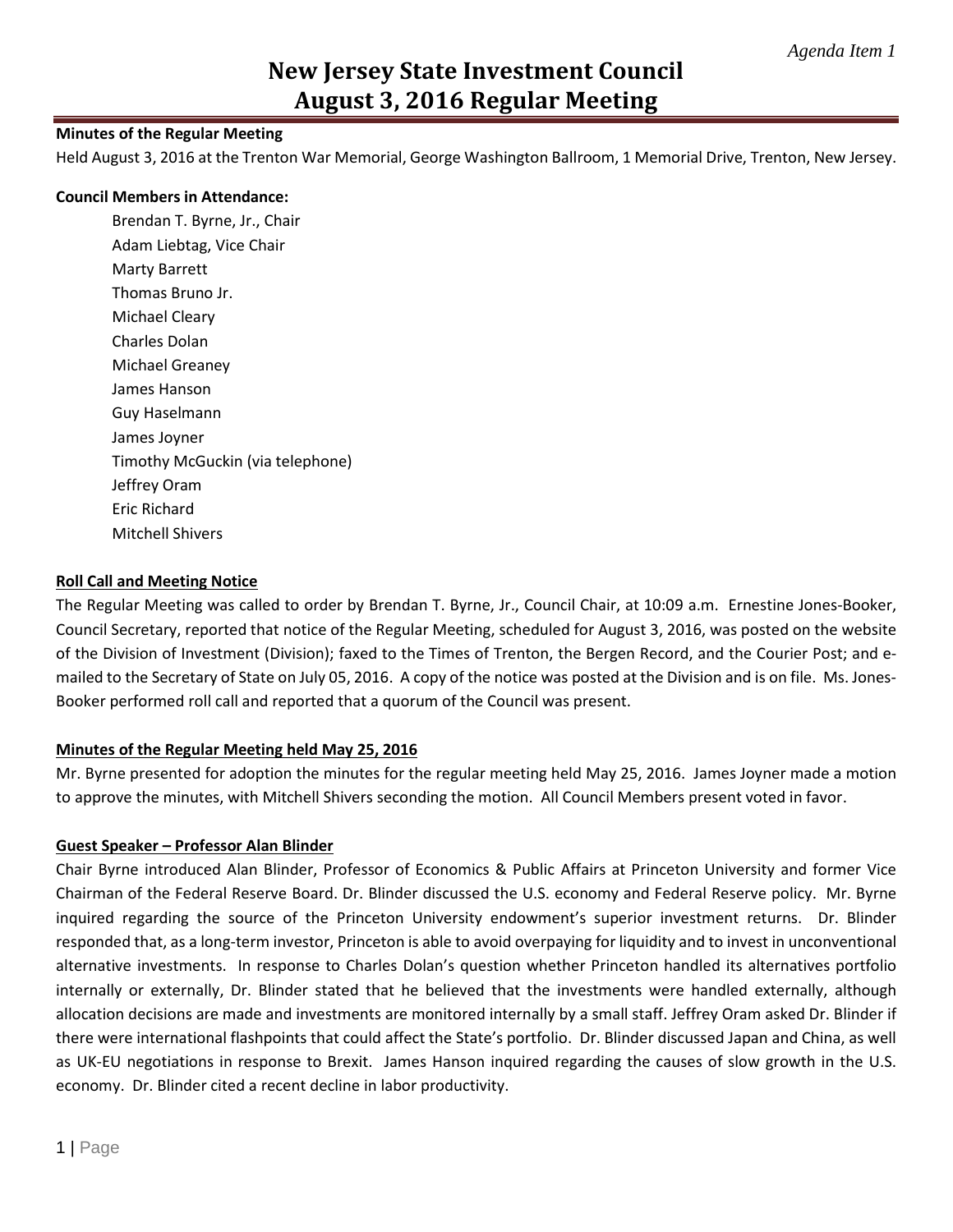Eric Richard questioned whether hedge funds were overvalued and whether the amount of pension fund money invested in hedge funds is disproportionate. Dr. Blinder replied that the Council should focus on the underlying asset classes, rather than the hedge fund governance structure. He stated that hedge fund performance varied widely, and that only the upper echelon of funds have performed well enough to justify the high fees involved. Responding to Mr. Shivers' question about the importance of free trade agreements, Dr. Blinder expressed his view that declining to enter TPP would have a relatively minor effect, but abrogating existing treaties such as NAFTA and WTO could cause more serious economic damage. Guy Haselmann questioned the Fed's interest rate policy and its efforts to create inflation. Dr. Blinder answered that the Fed was leading the global economy toward higher interest rates and had some success in increasing inflation rates, but conceded that monetary policies may be less effective than fiscal measures given the size of central bank balance sheets and global debt levels. He stressed the importance of how borrowed money was being used. Mr. Byrne asked Mr. Blinder whether he believed that a shrinking Fed balance sheet would likely to lead to a drop off in stock prices. Dr. Blinder responded that the Fed's balance sheet will likely decrease very gradually. He commented in response to Mr. Byrne that he thinks as a general rule an investor's allocation to U.S. Equity should be at least 30%, if not more. He further stated the diversification benefits of allocation to equities outside the U.S. has diminished greatly in recent years, in his opinion.

# **Election of Nominating Committee**

Mr. Byrne made a motion, seconded by Mr. Shivers, to elect Mr. Oram, Timothy McGuckin, and Mr. Haselmann to continue to serve on the Council's Nominating Committee. All members of the Council present voted in favor, except Mr. Haselmann, Mr. Oram and Mr. McGuckin who abstained.

# **Director's Report**

Deputy Director Corey Amon provided a summary of capital markets for the fiscal year ended June 30, 2016. Mr. Haselmann noted the relatively strong performance of defensive investment sectorssuch as utilities and consumer staples and remarked on the historically unprecedented difficulty of investing in the current environment. Mr. Byrne and Mr. Haselmann referenced the different performance between long-only hedge funds and macro hedge funds, echoing Mr. Blinder's earlier comments. Director Christopher McDonough responded to Mr. Hanson's question at the Council's earlier meeting regarding the recent lack of downside protection offered by credit- and equity-oriented hedge funds, concluding that the current markets for various reasons have provided less opportunity for these funds to outperform the markets. Mr. McDonough went on to review pension fund performance through May 2016 and current asset allocation.

Pursuant to the Council's Alternative Investment Modification Procedures, Mr. McDonough notified the Council of redemptions from several hedge funds as part of an ongoing restructuring of the hedge fund portfolio. Michael Cleary asked if the redemptions were due to poor performance, to which Mr. McDonough responded that the redemptions were based on a combination of factors, including performance, fund objectives, and alignment of interest.

Lastly, Mr. McDonough notified the Council of the departure of Jason MacDonald, head of the Division's alternative investments portfolio.

# **Fiscal Year 2017 Annual Investment Plan**

Mr. McDonough discussed the recommended FY17 annual investment plan, which was revised to address concerns raised by the Council at its prior meeting. Kristen Doyle of Aon Hewitt compared the Division's proposed alternative investment and hedge fund allocations of those of its peers and public pension plans as a whole. Mr. McDonough also discussed the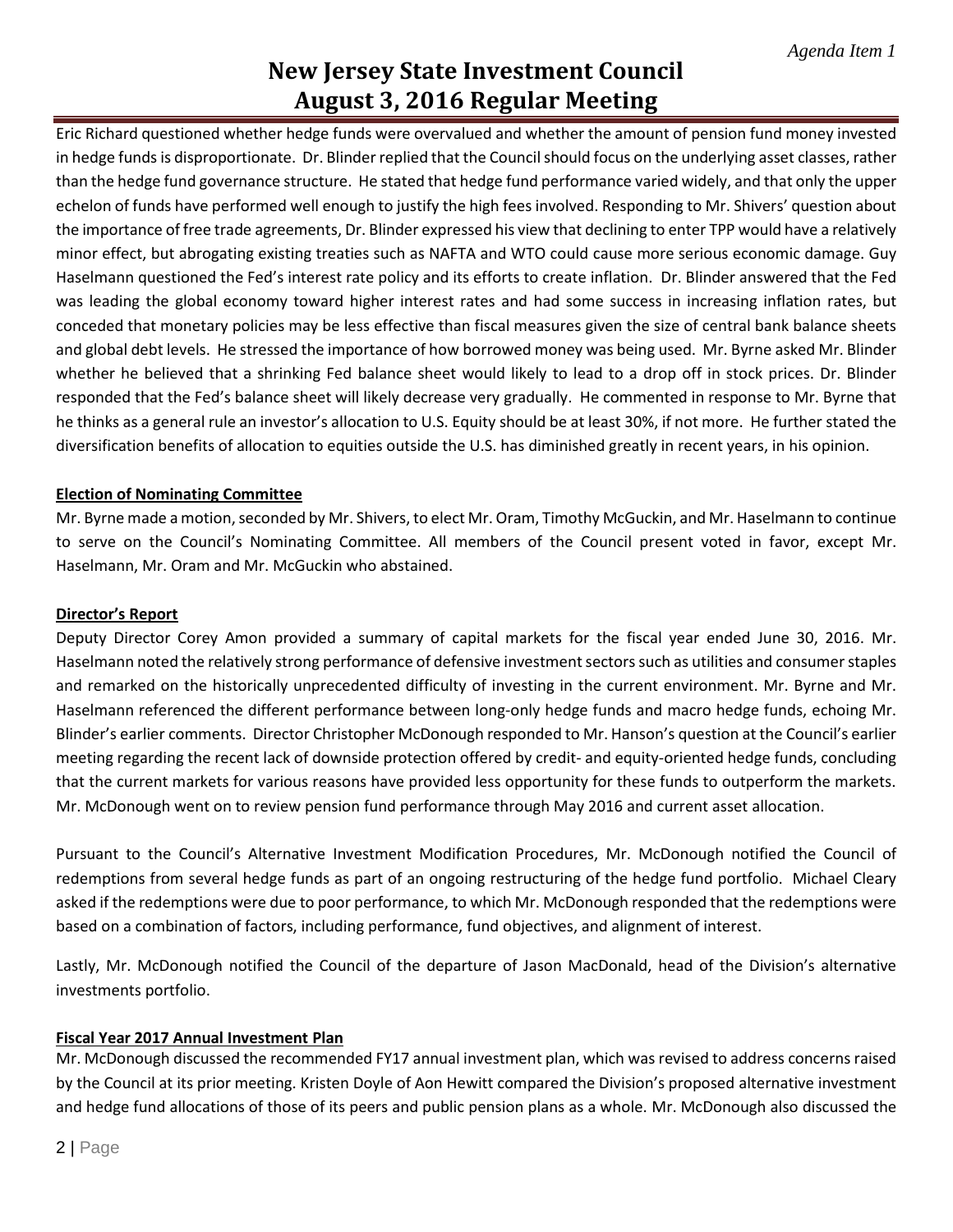Division's FAIR (Fund Alignment and Incentive Reform) initiative to address concerns regarding hedge fund fees and expenses. Mr. Byrne commented that the new investment plan sends a message to the hedge fund community that fee structures must be more closely aligned with the interest of beneficiaries. Mr. Dolan asked whether there has been any recent compression of fees in the hedge fund industry, to which Mr. McDonough replied that there was some anecdotal evidence in support of a downward trend. Mr. Haselmann noted the Division's leadership in pushing back on hedge fund fees and stated the Division's new initiative would provide further downward pressure on fees. In response to Mr. Oram's query whether the Division was seeking uncorrelated or inversely correlated hedge funds, Mr. McDonough replied the former, adding that there were other means of protecting against down markets. Mr. Byrne summarized the effect of the revised annual investment plan on projected risks and returns. Mr. Richard thanked the Division and the members of the Investment Policy Committee for their work, expressed support for the FAIR initiative, and stated his appreciation for the attempt to obtain a consensus among Council members. Adam Liebtag also thanked the Division staff and pledged support from the labor representatives on the Council to provide more resources to the Division. Mr. Dolan expressed his satisfaction that a full and thorough process was conducted to determine a proper asset allocation. Mr. Byrne made a motion to approve the recommended FY17 annual investment plan, with Mr. Liebtag seconding the motion. All members of the Council present voted in favor.

## **Benchmark Review**

Ms. Doyle provided an overview of the FY17 benchmarks for the total fund and for each asset class, recommending changes to the Investment Grade Credit and Private Equity Buyouts/Venture Capital benchmarks. In response to a question from Mr. Shivers, Ms. Doyle confirmed that the benchmarks are consistent with the best practices of other large public funds. Ms. Doyle explained that the total fund benchmark retained a small weighting for hedge fund categories that have a target of 0% in order to account for delays in implementing the strategy. A motion to approve the proposed benchmarks was made by Mr. Shivers and seconded by Mr. Dolan. All members of the Council present voted in favor.

# **Global Diversified Credit Investment**

# *Owl Rock Capital Corporation*

Mr. McDonough and Mike Krems of TorreyCove Capital Partners presented an investment of \$400 million to Owl Rock Capital Corporation and up to \$200 million for related co-investment opportunities. Owl Rock is a direct lending strategy which would be part of the Division's global diversified credit portfolio. Mr. McDonough explained the Division's rationale for the investment and described the investment's attractive economics. Mr. Krems provided a summary of the investment strategy and the reputation and experience of the fund's investment team. Mr. Haselmann and Mr. Byrne noted that the investment took advantage of regulatory dislocation in the marketplace. Mr. Byrne asked about the relatively large size of the commitment, to which Mr. McDonough responded that there was sufficient diversification in the Division's credit portfolio to allow for a larger investment. In response to a question from Mr. Dolan, Mr. McDonough and Mr. Krems provided further explanation regarding the fee structure and revenue share. Mr. Liebtag inquired regarding potential conflicts with respect to ownership of the holdings company, to which Mr. McDonough responded that the pension fund will own a profit share interest in the company, but will have no say in the operation of the business. Mr. Byrne reported that the IPC had reviewed the investment and was satisfied that appropriate and adequate due diligence had been performed.